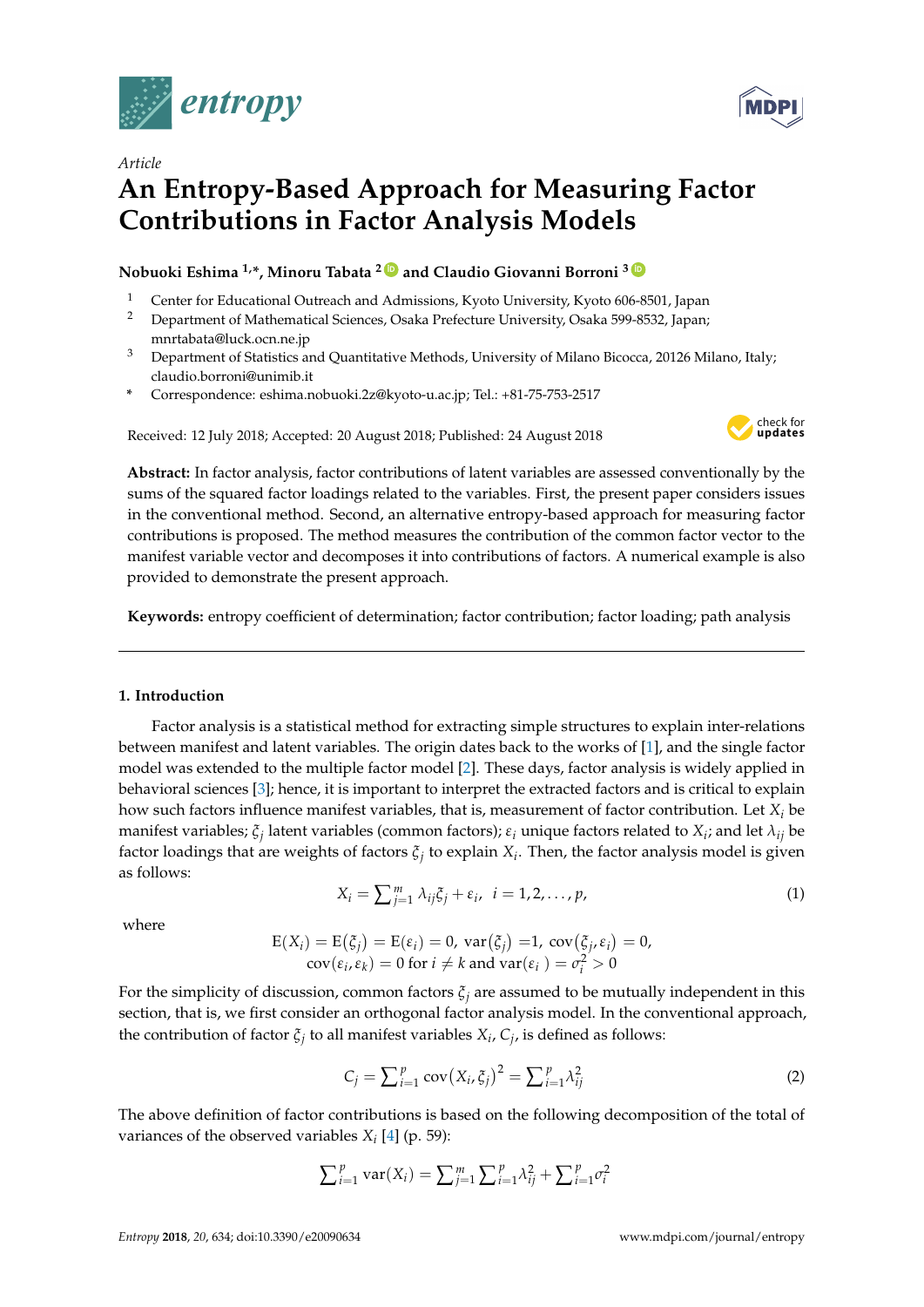What physical meaning does the above quantity have? Applying it to the manifest variables observed, however, such a decomposition leads to scale-variant results. For this reason, factor contribution is usually considered on the standardized versions of manifest variables *X<sup>i</sup>* . What does it mean to measure factor contributions by (2)? For standardized manifest variables *X<sup>i</sup>* , we have

$$
\lambda_{ij} = \text{cor}(X_i, \xi_j) \tag{3}
$$

Then, (2) is the sum of the coefficients of determination for all standardized manifest variables  $X_i$  with respect to a single latent variable  $\xi_j$ . The squared correlation coefficients (3), that is,  $\text{cor}(X_i,\xi_j)^2$ , are the ratios of explained variances of a manifest variable *X<sup>i</sup>* , and in this sense, they can be interpreted as the contributions (effects) of factors *ξ<sup>j</sup>* to the manifest variable *X<sup>i</sup>* . Although, what does the sum of these with respect to all manifest variables *X<sup>i</sup>* , that is, (2), mean? The conventional method may be intuitively reasonable for measuring factor contributions; however, we think it is sensible to propose a method measuring factor contributions as the effects of factors on the manifest variable vector  $\bm{X} = \big(X_1, X_2, \ldots, X_p\big)$ , which are interpretable and have a theoretical basis. There is no research on this topic as far as we have searched. The present paper provides an entropy-based solution to the problem. Entropy is a useful concept to measure the uncertainty in the systems of random variables and sample spaces [\[5\]](#page-11-4) and it can be applied to measure multivariate dependences of random variables [\[6](#page-11-5)[,7\]](#page-11-6).

This paper proposes an entropy-based method for measuring factor contributions of *ξ<sup>j</sup>* to the manifest variable vector  $\mathbf{X} = (X_1, X_2, \ldots, X_p)$  concerned, which can treat not only orthogonal factors, but also oblique cases. The present paper has five sections in addition to this section. In Section [2,](#page-1-0) the conventional method for measuring factor contributions is reviewed. Section [3](#page-2-0) considers the factor analysis model in view of entropy and makes a preliminary discussion on measurement of factor contribution. In Section [4,](#page-3-0) an entropy-based path analysis is applied as a tool to measure factor contributions. Contributions of factors *ξ<sup>j</sup>* are defined by the total effects of the factors on the manifest variable vector, and the contributions are decomposed into those to manifest variables and subsets of manifest variables. Section [5](#page-7-0) illustrates the present method using a numerical example. Finally, in Section [6,](#page-10-0) some conclusions are provided.

# <span id="page-1-0"></span>**2. Relative Factor Contributions in the Conventional Method**

In the conventional approach, for the orthogonal factor model (1), the contribution ratio of  $\xi_j$  is defined by

$$
RC_{j} = \frac{C_{j}}{\sum_{l=1}^{m} C_{l}} = \frac{\sum_{i=1}^{p} \lambda_{ij}^{2}}{\sum_{l=1}^{m} \sum_{k=1}^{p} \lambda_{kl}^{2}}
$$
(4)

The above measure is referred to as the factor contribution ratio in the common factor space. Let *R<sup>i</sup>* be the multiple correlation coefficient of latent variable vector  $\bm{\xi}=(\xi_1,\xi_2,\ldots,\xi_m)^T$  and manifest variable  $X_i$ . Then, for standardized manifest variable  $X_i$ , we have

$$
R_i^2 = \sum_{j=1}^m \lambda_{ij}^2 \tag{5}
$$

The above quantity can be interpreted as the effect (explanatory power) of latent variable vector  $\boldsymbol{\xi}=(\xi_j)$  on manifest variable  $X_i$ ; however, the denominator of (4) is the sum of those effects (5) and there is no theoretical basis to interpret it. Another contribution ratio of *ξ<sup>j</sup>* is referred to as that in the whole space of  $X = (X_i)$ , and is defined by

$$
\widetilde{RC}_{j} = \frac{C_{j}}{\sum_{i=1}^{p} \text{var}(X_{i})} = \frac{\sum_{k=1}^{p} \lambda_{kj}^{2}}{\sum_{k=1}^{p} (\sum_{l=1}^{m} \lambda_{kl}^{2} + \sigma_{k}^{2})}
$$
(6)

If the manifest variables are standardized, we have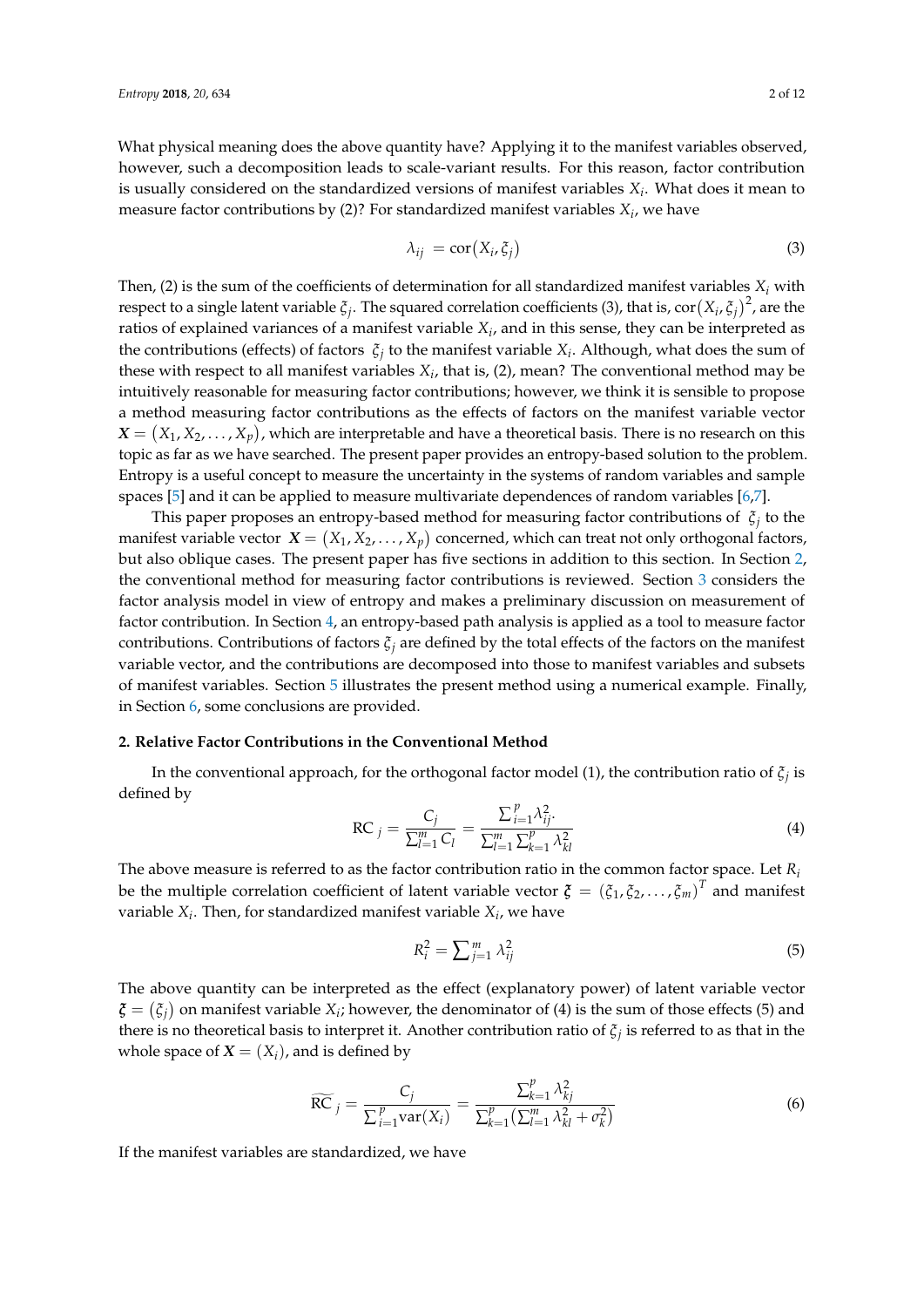$$
\widetilde{\text{RC}}_j = \frac{C_j}{p} = \frac{\sum_{k=1}^p \lambda_{kj}^2}{p}
$$

Here, there is an issue similar to (4), because the denominator in (6) does not express the variation of the manifest variable vector  $X = (X_i)$ . Indeed, it is the sum of the variances of manifest variables and does not include covariances between them. In the next section, the factor analysis model (1) is reconsidered in the framework of generalized linear models (GLMs), and the effects (contributions) of latent variables  $\xi$ <sup>*j*</sup> on the manifest variable vector  $X = (X_i)$ , that is, factor contributions, are discussed through entropy [\[8\]](#page-11-7).

## <span id="page-2-0"></span>**3. Factor Analysis Model and Entropy**

It is assumed that factors  $\varepsilon_i$  and  $\xi_j$  are normally distributed, and the factor analysis model (1) is reconsidered in the GLM framework. Let  $\bm{\Lambda} = (\lambda_{ij})$  be a  $p \times m$  factor loading matrix; let  $\bm{\Phi}$  be an  $m \times m$  correlation matrix of common factor vector  $\boldsymbol{\xi} = (\xi_1, \xi_2, \ldots, \xi_m)^T$ ; and let  $\boldsymbol{\Omega}$  be the  $p \times p$ variance-covariance matrix of unique factor vector  $\bm{\varepsilon}=\big(\varepsilon_1,\varepsilon_2,\ldots,\varepsilon_p\big)^T.$  The conditional density function of *X* given *ξ*, *f*(*x*|*ξ*), is normal with mean **Λ***ξ* and variance matrix **Ω**, and is given as follows:

$$
f(\mathbf{x}|\boldsymbol{\xi}) = \frac{1}{(2\pi)^{\frac{p}{2}}|\boldsymbol{\Omega}|^{\frac{1}{2}}} \exp\left(\frac{\mathbf{X}^T \widetilde{\boldsymbol{\Omega}} \Lambda \boldsymbol{\xi} - \frac{1}{2} \boldsymbol{\xi}^T \boldsymbol{\Lambda}^T \widetilde{\boldsymbol{\Omega}}^2 \boldsymbol{\Lambda} \boldsymbol{\xi}}{|\boldsymbol{\Omega}|} - \frac{\frac{1}{2}\mathbf{X}^T \widetilde{\boldsymbol{\Omega}} \mathbf{X}}{|\boldsymbol{\Omega}|}\right)
$$

where  $\Omega$  is the cofactor matrix of  $\Omega$ . Let  $f(x)$  and  $g(\zeta)$  be the marginal density functions of *X* and *ξ*, respectively. Then, a basic predictive power measure for GLMs [\[9\]](#page-11-8) is based on the Kullback–Leibler information [\[6\]](#page-11-5), and applying it to the above model, we have

$$
KL(X, \xi) = \iint f(x|\xi)g(\xi) \log \frac{f(x|\xi)}{f(x)} dx d\xi + \iint f(x)g(\xi) \log \frac{f(x)}{f(x|\xi)} dx d\xi = \frac{\text{tr}\widetilde{\Omega}\Lambda \Phi \Lambda^T}{|\Omega|} \tag{7}
$$

The above measure was derived from a discussion on log odds ratios in GLMs [\[9\]](#page-11-8), and is scale-invariant with respect to manifest variables *X<sup>i</sup>* . The numerator of (7) is the explained entropy of *X* by *ξ*, and the denominator is the dispersion of the unique factors in entropy, that is, the generalized variance of *ε* =  $(\varepsilon_1, \varepsilon_2, ..., \varepsilon_p)^T$ . Thus, (7) expresses the total effect (contribution) of factor vector  $\boldsymbol{\xi} = (\xi_j)$  on manifest variable vector  $X = (X_i)$  in entropy, and is denoted by  $C(\xi \rightarrow X)$  in the present paper. The entropy coefficient of determination (ECD) is calculated as follows [\[9\]](#page-11-8):

$$
ECD(X, \xi) = \frac{\operatorname{tr}\widetilde{\Omega}\Lambda\Phi\Lambda^{T}}{\operatorname{tr}\widetilde{\Omega}\Lambda\Phi\Lambda^{T} + |\Omega|}
$$
(8)

The denominator of the above measure is interpreted as the variation of manifest variable vector  $X = (X_i)$  in entropy and the numerator is the explained variation of random vector *X* in entropy. In this sense, ECD (8) is the factor contribution ratio of  $\zeta = (\zeta_j)$  for the whole entropy space of  $\bm{X}=(X_i)$ , and it expresses the standardized total effect of  $\bm{\xi}=(\xi_1,\xi_2,\ldots,\xi_m)^T$  on the manifest variable  $x$  vector  $\boldsymbol{X} = \big(X_1, X_2, \ldots, X_p\big)^T$ , which is denoted by  $e_T(\boldsymbol{\xi} \to \boldsymbol{X})$  [\[8](#page-11-7)[,10\]](#page-11-9). As for (6), in the present paper, the ECD is denoted by  $\widetilde{RC}(\xi \to X)$ , that is, the relative contribution of factor vector  $\xi$  for the whole space of manifest variable vector *X* in entropy.

**Remark 1.** Let  $\Sigma$  be the  $p \times p$  variance-covariance matrix of manifest variable vector  $X =$  $(X_1, X_2, \ldots, X_p)^T$  and let  $\Phi$  be the  $m \times m$  correlation matrix of  $\zeta$ . Then, we have

$$
\Sigma = \Lambda \Phi \Lambda^T + \Omega \tag{9}
$$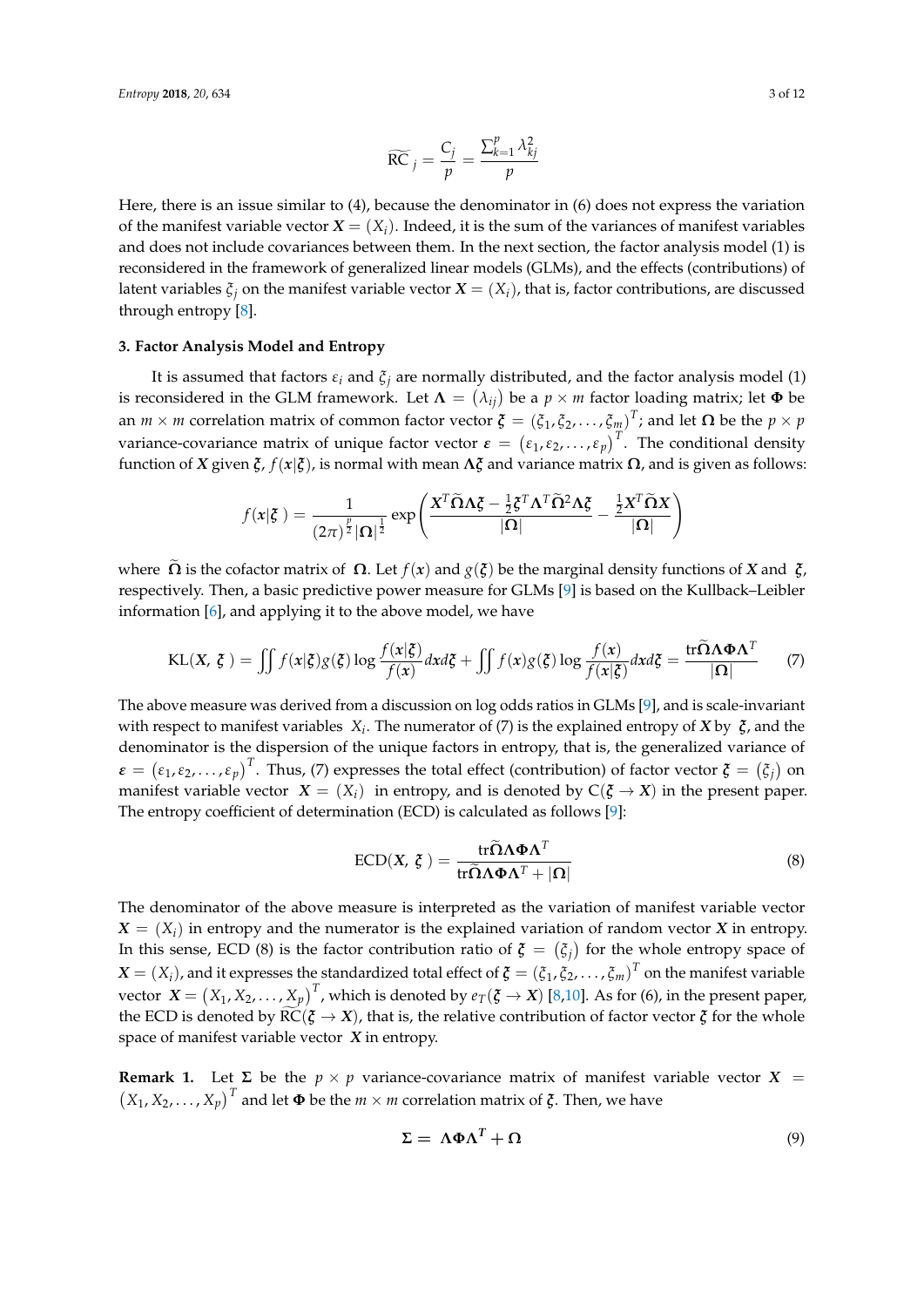For assessing the goodness-of-fit of the models, the following overall coefficient of determination (OCD) is suggested  $([11], p. 60)$  $([11], p. 60)$  $([11], p. 60)$  on the basis of  $(9)$ :

$$
\text{OCD}(X, \, \zeta \,) = 1 - \frac{|\Omega|}{|\Sigma|} \left( = \frac{|\Sigma| - |\Omega|}{|\Sigma|} \right)
$$

Determinant  $|\Omega|$  is the generalized variance of unique factor vector  $\epsilon = (\epsilon_1, \epsilon_2, \ldots, \epsilon_p)^T$  and  $|\Sigma|$ is that of manifest variable vector  $X = \left(X_1, X_2, \ldots, X_p\right)^T$ . Then, OCD is interpreted as the ratio of the explained generalized variance of manifest variable vector  $\boldsymbol{X}=\big(X_1, X_2, \ldots, X_p\big)^T$  by common factor vector  $\boldsymbol{\zeta}=(\xi_1,\xi_2,\ldots,\xi_m)^T$  in the *p*-dimensional Euclidian space. On the other hand, from (8), it follows that

$$
\text{ECD}(X, \xi) = 1 - \frac{|\Omega|}{tr \tilde{\Omega} \Lambda \Phi \Lambda^T + |\Omega|}
$$

Hence, ECD is viewed as the ratio of the explained variation of the manifest variable vector in entropy.

Cofactor matrix  $\tilde{\bf \Omega}$  is diagonal and the  $(i,i)$  elements are  $\prod\limits_{k\neq i}\sigma_k^2$ ,  $i=1,2,\ldots,p.$  If common factors are statistically independent, it follows that

tr
$$
\widetilde{\mathbf{\Omega}}\Lambda\boldsymbol{\Phi}\Lambda^{T} = \sum_{i=1}^{p} \prod_{k \neq i} \sigma_{k}^{2} \sum_{j=1}^{m} \lambda_{ij}^{2}
$$
  
=  $\sum_{i=1}^{p} \sum_{j=1}^{m} \lambda_{ij}^{2} \prod_{k \neq i} \sigma_{k}^{2}$ 

Thus, (7) is decomposed as

$$
KL(X, \xi) = \sum_{i=1}^{p} \sum_{j=1}^{m} \frac{\lambda_{ij}^2}{\sigma_i^2}
$$

As detailed below, in the present paper, the contribution of factor  $\xi_j$  to  $X$ ,  $C(\xi_j \to X)$ , is defined by

$$
C(\zeta_j \to X) = \sum_{i=1}^p \frac{\lambda_{ij}^2}{\sigma_i^2}
$$
 (10)

**Remark 2.** The above contribution is different from the conventional definition of factor contribution (2); unless  $\sigma_i^2 = 1$ ,  $i = 1, 2, ..., p$ . In this sense, we may say that the standardization of manifest variables in entropy is obtained by setting all the unique factor variances to one.

In the next section, the contributions (effects) of factors *ξ<sup>j</sup>* to manifest variable vector *X* are discussed in a general framework through an entropy-based path analysis [\[8\]](#page-11-7).

#### <span id="page-3-0"></span>**4. Measurement of Factor Contribution Based on Entropy**

A path diagram for the factor analysis model is given in Figure [1,](#page-4-0) in which the single-headed arrows imply the directions of effects of factors and the double-headed curved arrows indicate the associations between the related variables. In this section, common factors are assumed to be correlated, that is, we consider an oblique case, and an entropy-based path analysis [\[8\]](#page-11-7) is applied to make a general discussion in the measurement of factor contributions.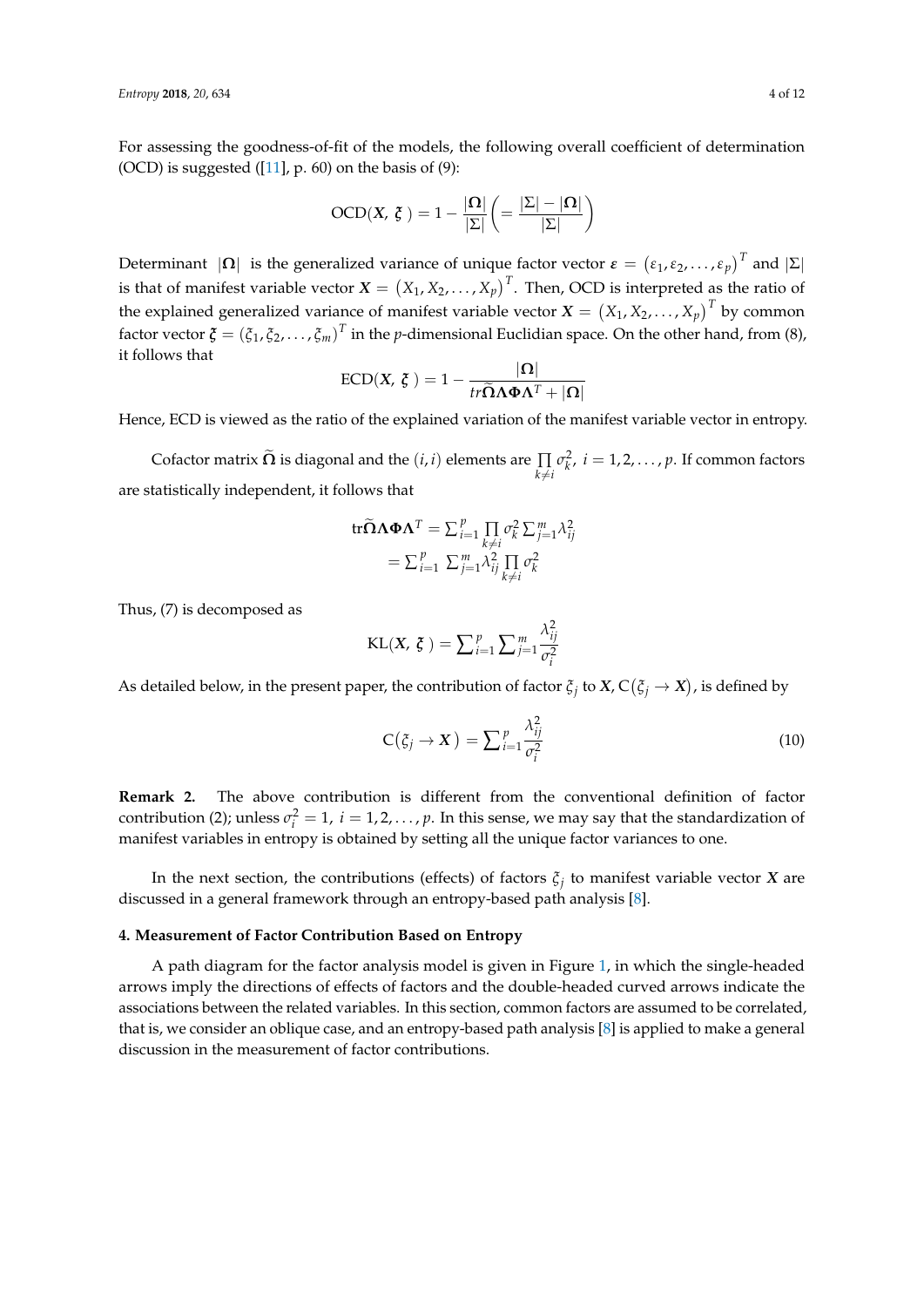<span id="page-4-0"></span>

**Figure 1.** Path diagram for factor analysis model (1)  $(m = 2)$ .

**Theorem 1.** *In the factor analysis model (1)*, **Theorem 1.** *In the factor analysis model (1),*

$$
KL(X, \xi) = \sum_{i=1}^{p} KL(X_i, \xi)
$$

 $\xi$ ; let  $f_i(x_i)$  be the marginal density functions of  $X_i$ ; let  $f(x)$  be the marginal density function of  $X$ ; and let  $g(\xi)$  be the marginal density function of common factor vector  $\xi$ . As the manifest variables are conditionally independent, given factor vector *ξ*, the conditional density function of *X* is **Proof.** Let  $f_i(x_i|\xi)$  be the conditional density functions of manifest variables  $X_i$ , given factor vector

$$
f(\mathbf{x}|\boldsymbol{\xi}) = \prod_{i=1}^p f_i(x_i|\boldsymbol{\xi})
$$

From (7), we have

From (7), we have (ࣈ|ݔ)݂ ඵෑ) = ࣈ ,ࢄ)KL ୀଵ (࢞)݂ log)ࣈ)݃(࢞)݂ඵ + ࣈ݀࢞݀ (࢞)݂ (ࣈ|ݔ)݂ ∏ ୀଵ (ࣈ|ݔ)݂ logෑ ቇ)ࣈ)݃(࢞)݂ − (ࣈ)݃ ୀଵ ࣈ݀࢞݀ (ࣈ|ݔ)݂ ඵෑ= ୀଵ (ࣈ|ݔ)݂ ∏ log)ࣈ)݃ ୀଵ (ݔ)݂ ∏ ୀଵ (ݔ)݂ ∏ log)ࣈ)݃(࢞)݂ඵ + ୀଵ (ࣈ|ݔ)݂ ∏ ୀଵ ࣈ݀࢞݀ (ࣈ|ݔ)݂ ඵෑ= (ࣈ|ݔ)݂ log)ࣈ)݃ ࣈ݀࢞݀ (ݔ)݂ log)ࣈ)݃(࢞)݂ඵ + (ࣈ|ݔ)݂ (ࣈ|ݔ)݂ log)ࣈ)݃(ࣈ|ݔ)݂ඵ= ࣈ݀ݔ݀ (ݔ)݂ KL(*X*, *ξ* ) = x ∏ *p i*=1 *fi*( *x<sup>i</sup>* <sup>|</sup>*ξ*)*g*(*ξ*)log <sup>∏</sup> *p k*=1 *fk*( *x<sup>k</sup>* |*ξ*) *f*(*x*) *dxdξ* + x *<sup>f</sup>*(*x*)*g*(*ξ*)log *<sup>f</sup>*(*x*) ∏ *p k*=1 *fk*( *x<sup>k</sup>* |*ξ*) *dxdξ* = s ∏ *p i*=1 *fi*( *x<sup>i</sup>* |*ξ*)*g*(*ξ*) − *f*(*x*)*g*(*ξ*) log ∏ *p k*=1 *fk*( *x<sup>k</sup>* |*ξ*)*dxdξ* = s ∏ *p i*=1 *fi*( *x<sup>i</sup>* <sup>|</sup>*ξ*)*g*(*ξ*)log <sup>∏</sup> *p k*=1 *fk* ( *x<sup>k</sup>* |*ξ*) ∏ *p k*=1 *fk* (*x<sup>k</sup>* ) *dxdξ* + s *<sup>f</sup>*(*x*) *<sup>g</sup>*(*ξ*)log <sup>∏</sup> *p k*=1 *fk* (*x<sup>k</sup>* ) ∏ *p k*=1 *fk* ( *x<sup>k</sup>* |*ξ*) *dxdξ* = ∑ *p k*=1 s ∏ *p i*=1 *fi*( *x<sup>i</sup>* |*ξ*)*g*(*ξ*)log *<sup>f</sup><sup>k</sup>* ( *x<sup>k</sup>* |*ξ*) *fk* (*x<sup>k</sup>* ) *dxdξ* + ∑ *p k*=1 s *<sup>f</sup>*(*x*)*g*(*ξ*)log *<sup>f</sup><sup>k</sup>* (*x<sup>k</sup>* ) *fk* ( *x<sup>k</sup>* |*ξ*) *dxdξ* = ∑ *p k*=1 s *fk*( *x<sup>k</sup>* |*ξ*)*g*(*ξ*)log *<sup>f</sup><sup>k</sup>* ( *x<sup>k</sup>* |*ξ*) *fk* (*x<sup>k</sup>* ) *dxkdξ* + ∑ *p k*=1 s *<sup>f</sup>k*(*xk*)*g*(*ξ*)log *<sup>f</sup><sup>k</sup>* (*x<sup>k</sup>* ) *fk* ( *x<sup>k</sup>* |*ξ*) *dxkdξ* = ∑ *p i*=1 x *fi*( *x<sup>i</sup>* <sup>|</sup>*ξ*)*g*(*ξ*)log *<sup>f</sup>i*( *<sup>x</sup><sup>i</sup>* |*ξ*) *fi*(*xi*) *dxidξ* + x *<sup>f</sup>i*(*xi*)*g*(*ξ*)log *<sup>f</sup>i*(*xi*) *fi*( *x<sup>i</sup>* |*ξ*) *dxidξ* = ∑ *p i*=1 *KL*(*X<sup>i</sup>* , *ξ*) 

In model (1) with correlation matrix  $\Phi = (\varphi_{ij})$ , we have

$$
\text{KL}(X_i, \xi) = \frac{\sum_{k=1}^{m} \sum_{l=1}^{m} \lambda_{ik} \varphi_{kl} \lambda_{il}}{\sigma_i^2}
$$

 $\Gamma$  model (1) with correlation matrix  $\Gamma$  with correlation matrix  $\Gamma$ The above quantity is referred to as the contribution of  $\zeta$  to  $X_i$ , and is denoted as  $C(\zeta \to X_i)$ . Let  $R_i$  be of  $X_i$  and  $\zeta = (\zeta_j)$ . Then, the multiple correlation coefficient of  $X_i$  and  $\boldsymbol{\xi} = (\xi_j)$ . Then,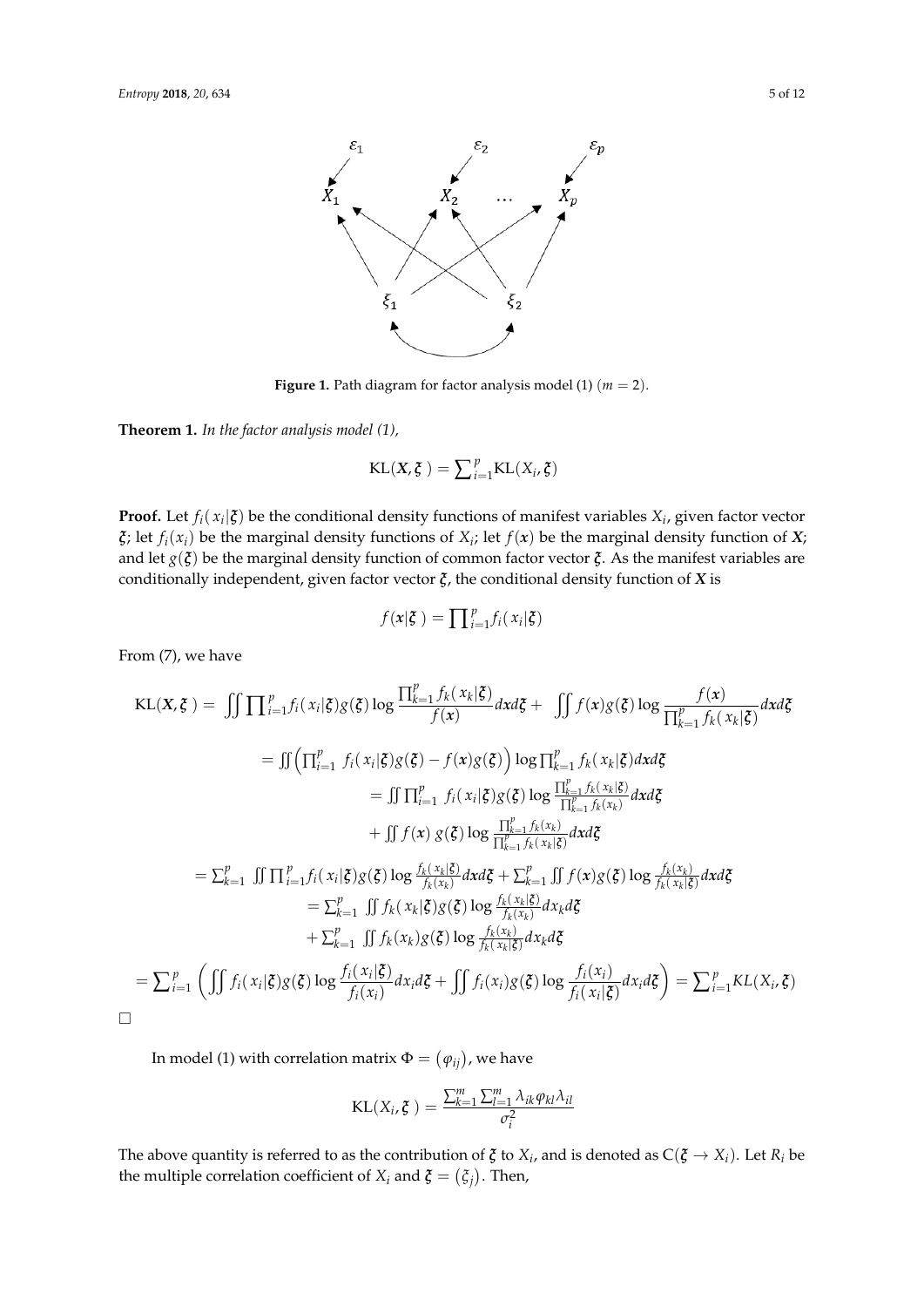*Entropy* **2018**, *20*, 634 6 of 12

$$
C(\boldsymbol{\xi} \to X_i) = \frac{R_i^2}{1 - R_i^2} (= KL(X_i, \boldsymbol{\xi}))
$$
\n(11)

From Theorem 1, we then have

$$
C(\xi \to X) = \sum_{i=1}^{p} \frac{R_i^2}{1 - R_i^2} (= KL(X, \xi))
$$
\n(12)

Hence, Theorem 1 gives the following decomposition of the contribution of *ξ* on *X* into those on the single manifest variables *X<sup>i</sup>* (11):

$$
C(\xi \to X) = \sum_{i=1}^{p} C(\xi \to X_i)
$$
\n(13)

**Remark 3.** Notice that in the denominator of (4), the total contribution of all factors  $\xi_i$  is simply defined as the total sum assessed:

$$
\sum_{l=1}^m C_l = \sum_{i=1}^p R_i^2
$$

On the other hand, in the present approach, the total effect (contribution) of factor vector *ξ* on manifest variable vector  $X$  is decomposed into those of manifest variables  $X_i$ ,  $(12)$  and  $(13)$ .

Let  $X_{sub}$  be any sub-vector of manifest variable vector  $X = \left(X_1, X_2, \ldots, X_p\right)^T$ . Then, the contribution of factor vector  $\zeta$  to  $X_{sub}$  is defined by

$$
\text{C}(\boldsymbol{\xi}\rightarrow X_{sub}^{})=\text{KL}(X_{sub},\boldsymbol{\xi})
$$

From Theorem 1, we have the following corollary.

**Corollary 1.** Let  $X_{(1)} = (X_{i_1}, X_{i_2},..., X_{i_q})^T$  and  $X_{(2)} = (X_{j_1}, X_{j_2},..., X_{j_{p-q}})^T$  be a decomposition of manifest variable vector  $X=\left(X_1,X_2,\ldots,X_p\right)^T$  , where  $q< p.$  Then, for factor analysis model (1), it follows that

$$
C(\xi \to X) = C(\xi \to X_{(1)}) + C(\xi \to X_{(2)})
$$
  

$$
C(\xi \to X_{(1)}) = \sum_{k=1}^{q} C(\xi \to X_{i_k}), \ C(\xi \to X_{(2)}) = \sum_{k=1}^{p-q} C(\xi \to X_{j_k})
$$

**Proof:** From a similar discussion to the proof of Theorem 1, we have

$$
\text{KL}(\mathbf{X}, \boldsymbol{\xi}) = \text{KL}\Big(\mathbf{X}_{(1)}, \boldsymbol{\xi}\Big) + \text{KL}\Big(\mathbf{X}_{(2)}, \boldsymbol{\xi}\Big)
$$
\n
$$
\text{KL}\Big(\mathbf{X}_{(1)}, \boldsymbol{\xi}\Big) = \sum_{k=1}^{q} \text{KL}\big(\mathbf{X}_{i_k}, \boldsymbol{\xi}\big), \quad \text{KL}\Big(\mathbf{X}_{(2)}, \boldsymbol{\xi}\Big) = \sum_{k=1}^{p-q} \text{KL}\big(\mathbf{X}_{j_k}, \boldsymbol{\xi}\big)
$$

Hence, the corollary follows.

Next, the standardized total effects of single factors  $\xi_j$  on manifest variable vector *X*, that is,  $e_T(\xi_j \to X)$ , are calculated [\[8,](#page-11-7)[10\]](#page-11-9). Let  $\xi^{/j} = (\xi_1, \xi_2, \ldots, \xi_{j-1}, \xi_{j+1}, \ldots, \xi_m)^T$ ;  $f(x, \xi^{/j} | \xi_j)$  be the conditional density function of *X* and  $\zeta^{j}$  given  $\xi_{j}$ ;  $f(x|\xi_{j})$  be the conditional density function of *X* given  $\xi_j$ ;  $g\left(\xi^{j}|\xi_j\right)$  be the conditional density function of  $\xi^{j}$  given  $\xi_j$ ; and  $g_j(\xi_j)$  be the marginal density function of *ξ<sup>j</sup>* . Then, we have

$$
\text{KL}\Big(X,\xi^{/j}\Big|\xi_j\Big) = \iint f(x,\xi)\log\frac{f(x,\xi^{/j}|\xi_j)}{f(x|\xi_j)g(\xi^{/j}|\xi_j)}dxd\xi^{/j}d\xi_j
$$
  
+ 
$$
\iint f(x|\xi_j)g\Big(\xi^{/j}\Big|\xi_j\Big)g_j(\xi_j)\log\frac{f(x|\xi_j)g(\xi^{/j}|\xi_j)}{f(x,\xi^{/j}|\xi_j)}dxd\xi^{/j}d\xi_j = \frac{\text{tr}\tilde{\Omega}\Lambda\text{cov}(\xi,X|\xi_j)}{|\Omega|}
$$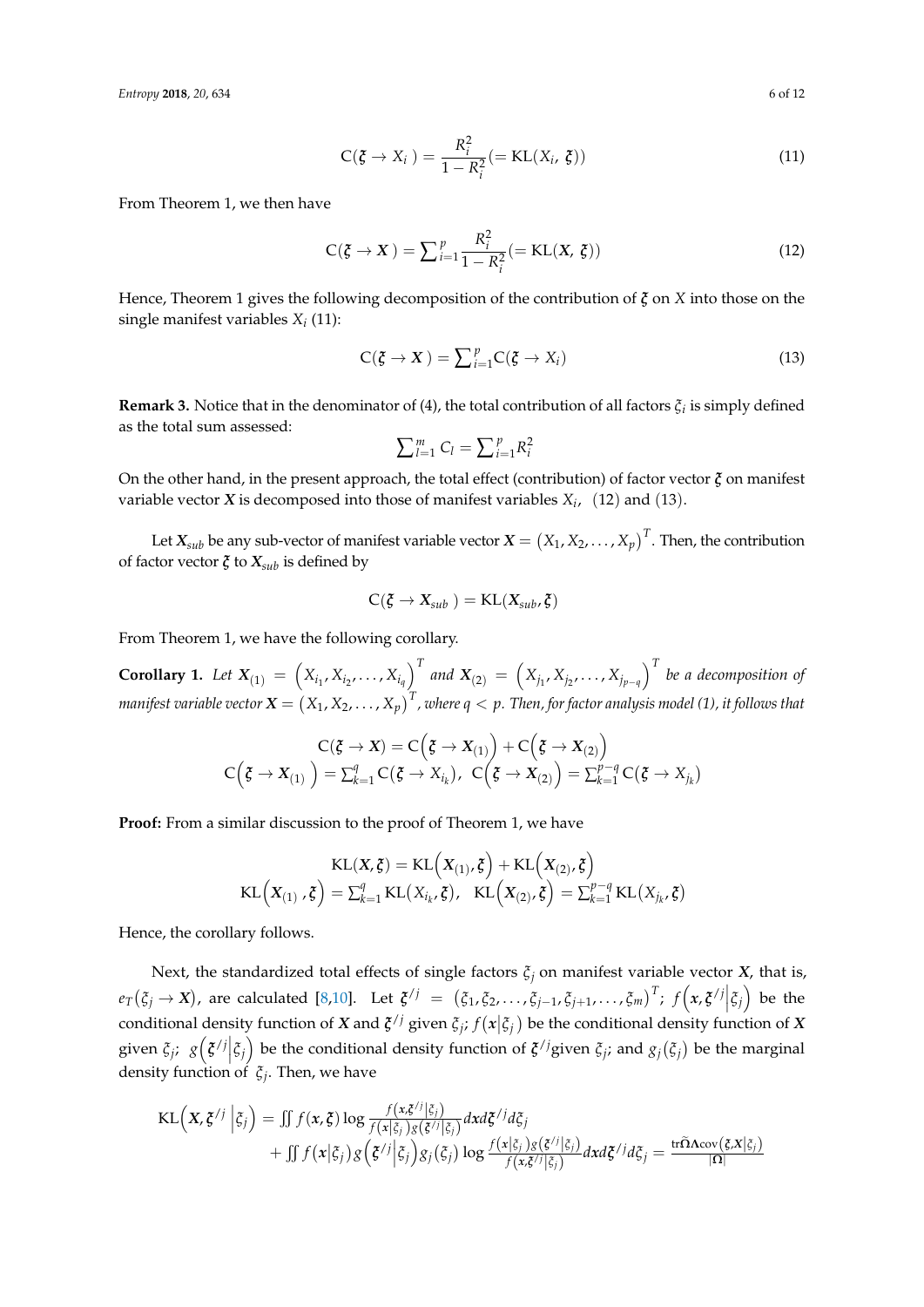where  $cov(\xi, X | \xi_j)$  is a  $m \times p$  covariance matrix given  $\xi_j$ , of which the  $(k, i)$  elements are  $cov(\xi_k, X_i | \xi_j)$ . The standardized total effect  $e_T(\xi_j \to X)$  is given by

$$
e_T(\xi_j \to X) = \frac{\mathrm{KL}(X, \xi) - \mathrm{KL}\Big(X, \xi^{/j} \Big| \xi_j\Big)}{\mathrm{KL}(X, \xi) + 1} = \frac{\mathrm{tr}\widetilde{\Omega}\Lambda(\mathrm{cov}(\xi, X) - \mathrm{cov}(\xi, X \Big| \xi_j))}{\mathrm{tr}\widetilde{\Omega}\Lambda\mathrm{cov}(\xi, X) + |\Omega|}
$$

The standardized total effect  $e_T(\xi_j\to X)$  [\[8\]](#page-11-7) is interpreted as the contribution ratio of factor  $\xi_j$  in the whole entropy space of *X*, and in the present paper, it is denoted by  $RC(\xi_j \rightarrow X)$ . The contribution of factor *ξ<sup>j</sup>* measured in entropy is defined by

$$
C(\xi_j \to X) = KL(X, \xi) - KL\Big(X, \xi^{/j} \Big| \xi_j\Big) = \frac{\mathrm{tr} \widetilde{\Omega} \Lambda \mathrm{cov}(\xi, X)}{|\Omega|} - \frac{\mathrm{tr} \widetilde{\Omega} \Lambda \mathrm{cov}(\xi, X| \xi_j)}{|\Omega|}
$$

As for (6), the relative contribution of factor  $\zeta_j$  on *X* is given by

$$
RC(\xi_j \to X) = \frac{\widetilde{RC}(\xi_j \to X)}{\widetilde{RC}(\xi \to X)} = \frac{C(\xi_j \to X)}{C(\xi \to X)}
$$

Concerning factor contributions of  $\xi_j$  on the single manifest variables  $X_i$ , that is,  $C(\xi_j \to X_i)$ , the following theorem can be stated.

**Theorem 2.** *In the factor analysis model (1),*

$$
C(\xi_j \to X) = \sum_{i=1}^p C(\xi_j \to X_i)
$$

**Proof:** From Theorem 1, it follows that

$$
KL(X, \zeta^{/j} | \zeta_j) = \sum_{i=1}^p KL(X_i, \zeta^{/j} | \zeta_j)
$$

Then, we have

$$
C(\xi_j \to X_i) = KL(X_i, \xi) - KL\Big(X_i, \xi^{/j} \Big| \xi_j \Big)
$$

and,

$$
C(\xi_j \to X) = KL(X, \xi) - KL\Big(X, \xi^{j}| \xi_j\Big)
$$
  
=  $\sum_{i=1}^p KL(X_i, \xi) - \sum_{i=1}^p KL\Big(X_i, \xi^{j}| \xi_j\Big)$   
=  $\sum_{i=1}^p \Big( KL(X_i, \xi) - KL\Big(X_i, \xi^{j}| \xi_j\Big) \Big) = \sum_{i=1}^p C(\xi_j \to X_i)$ 

From the above theorem, we have the following corollary.

**Corollary 2.** Let  $X_{(1)}=\left(X_{i_1},X_{i_2},\ldots,X_{i_q}\right)^T$  and  $X_{(2)}=\left(X_{j_1},X_{j_2},\ldots,X_{j_{p-q}}\right)^T$  be decomposition of manifest  $\mathit{variable vector} \ \mathbf{X} = \left( X_1, X_2, \ldots, X_p \right)^T$  , where  $q < p.$ 

$$
C(\xi_j \to X) = C(\xi_j \to X_{(1)}) + C(\xi_j \to X_{(2)})
$$
  

$$
C(\xi_j \to X_{(1)}) = \sum_{k=1}^q C(\xi_j \to X_{i_k}), \ C(\xi_j \to X_{(2)}) = \sum_{k=1}^{p-q} C(\xi_j \to X_{j_k})
$$

**Proof:** From a similar discussion in the proof of Theorem 2, the corollary follows. □

**Remark 4.** Let  $X_{sub}$  be any sub-vector of manifest variable vector  $X = (X_1, X_2, \ldots, X_p)^T$ . By substituting *X* for  $X_{sub}$  in the above discussion,  $C(\xi \to X_{sub})$ ,  $C(\xi_j \to X_{sub})$ ,  $\widetilde{RC}(\xi_j \to X_{sub})$ , and  $\mathsf{RC}(\xi_j \to X_{sub})$  can be defined.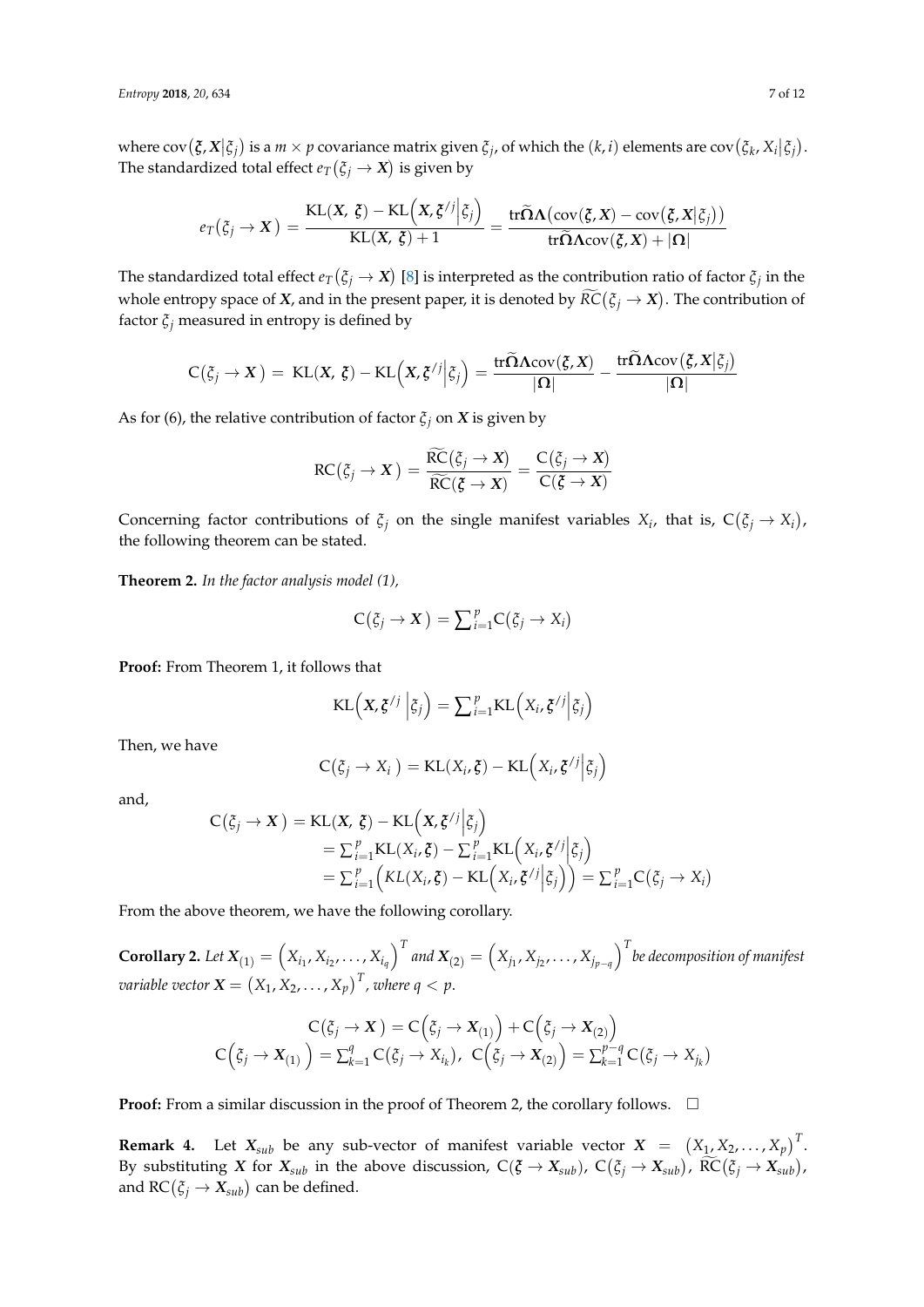For orthogonal factor analysis models, the following theorem holds true.

**Theorem 3.** *In factor analysis model (1), if common factors ξ<sup>j</sup> are statistically independent, then*

$$
C(\xi \to X) = \sum_{j=1}^m \sum_{i=1}^p C(\xi_j \to X_i).
$$

**Proof:** From model (1), we have

$$
C(\xi_j \to X_i) = KL(X_i, \xi) - KL\Big(X_i, \xi^{/j} \Big| \xi_j\Big) = \frac{\lambda_{ij}^2}{\sigma_i^2}
$$

This completes the theorem.  $\Box$ 

From the above discussion, if common factors  $\xi$ <sup>*j*</sup> are statistically independent, (10) is derived. Moreover, we have

$$
\widetilde{\mathrm{RC}}\left(\xi_j \to X\right) = \frac{\mathrm{KL}(X, \xi) - \mathrm{KL}\left(X, \xi^j / \left|\xi_j\right.\right)}{\mathrm{KL}(X, \xi) + 1} = \frac{\sum_{i=1}^p \frac{\lambda_{ij}^2}{\sigma_j^2}}{\mathrm{KL}(X, \xi) + 1}
$$

This measure is the relative contribution ratio of *ξ<sup>j</sup>* for the variation of *X* in entropy. The relative contributions of  $\xi$ <sup>*j*</sup> on *X* in entropy are calculated as follows:

$$
RC(\xi_j \to X) = \frac{C(\xi_j \to X)}{C(\xi \to X)} = \frac{\sum_{i=1}^p \frac{\lambda_{ij}^2}{\sigma_i^2}}{\sum_{j=1}^m \sum_{i=1}^p \frac{\lambda_{ij}^2}{\sigma_i^2}}
$$

**Remark 5.** It is difficult to use OCD for assessing factor contributions, because |Σ| cannot be decomposed as in the above discussion.

#### <span id="page-7-0"></span>**5. Numerical Example**

In order to illustrate the present method, we use the data shown in Table [1](#page-8-0) [\[12\]](#page-11-11). In this table, manifest variables  $X_1$ ,  $X_2$ , and  $X_3$  are subjects in liberal arts and variables  $X_4$  and  $X_5$  are those in sciences. First, orthogonal factor analysis (varimax method by S-PLUS ver. 8.2) is applied to the data and the results are illustrated in Table [2.](#page-8-1) From the estimated factor loadings, the first factor is interpreted as an ability relating to liberal arts, and the second factor as that for sciences. According to the factor  $\cot$ ributions  $C(\xi_j \to X)$  shown in Table [3,](#page-8-2) the contribution of factor  $\xi_2$  is about twice as big than that of factor  $\xi_1$  from a view point of entropy, and from the relative contributions  $\widetilde{RC}(\xi_j \to X)$ , about 30% of variation of manifest variable vector *X* in entropy is explained by factor *ξ*<sup>1</sup> and about 60% by factor *ξ*2. The relative contribution  $\tilde{RC}(\xi \to X)$  in Table [3](#page-8-2) implies about 90% of the entropy of manifest variable vector *X* is explained by the two factors. On the other hand, in the conventional method, the measured factor contributions of *ξ*<sup>1</sup> and *ξ*2, that is, *C<sup>j</sup>* , are almost equal (Table [4\)](#page-8-3). As discussed in the present paper, the conventional method is intuitive and does not have any logical foundation for multidimensionally measuring contributions of factors to manifest variable vectors. Table [5](#page-8-4) decomposes "the contribution of  $\xi$  to  $X''$  into components  $C(\xi_j \to X_i)$ . The contribution of  $\xi_2$  to  $X_5$  is prominent compared with the other contributions.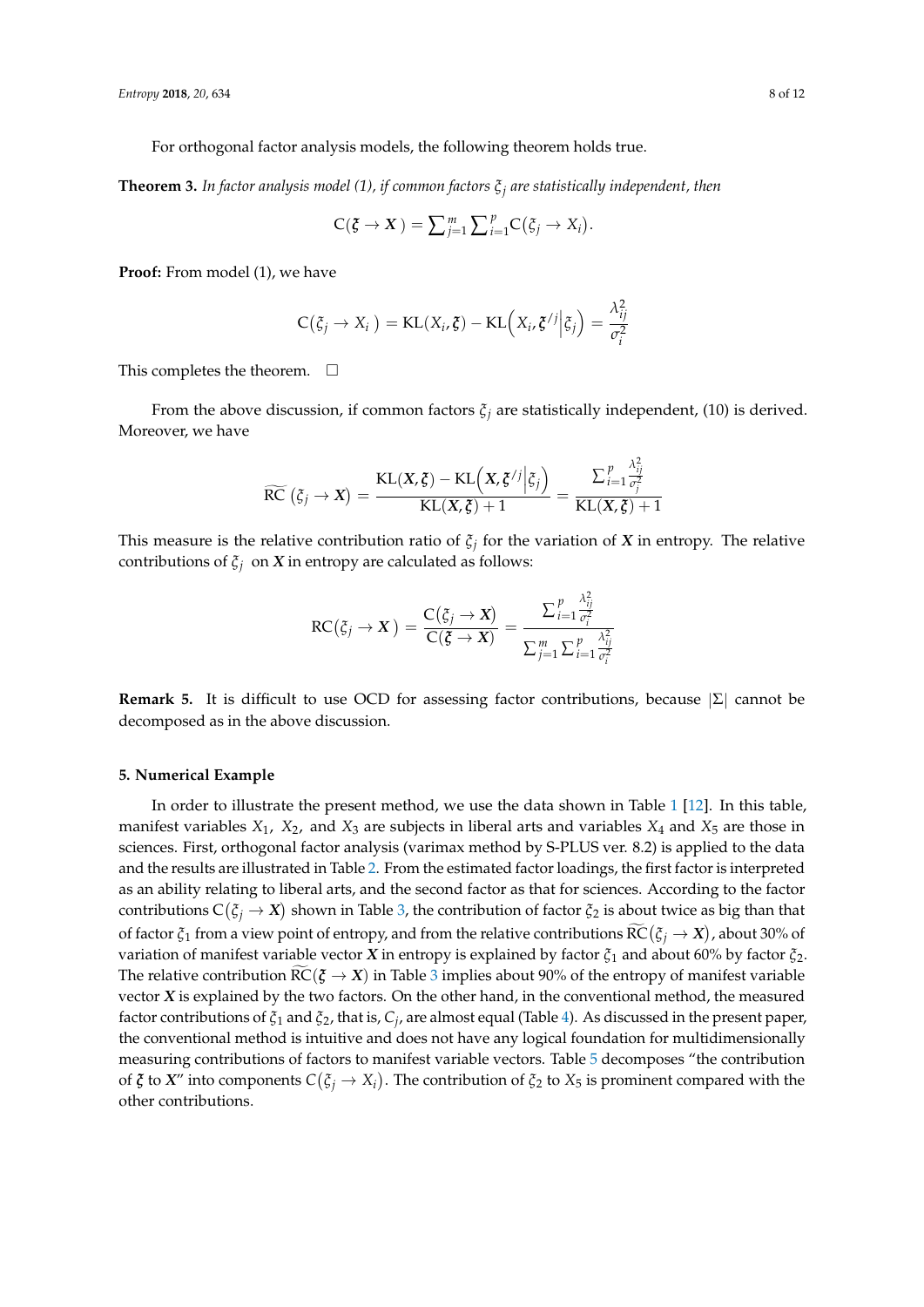<span id="page-8-0"></span>

| Subject                 | Japanese $X_1$ | English $X_2$ | Social $X_3$ | Mathematics $X_4$ | Science $X_5$ |
|-------------------------|----------------|---------------|--------------|-------------------|---------------|
| 1                       | 64             | 65            | 83           | 69                | 70            |
| $\overline{2}$          | 54             | 56            | 53           | 40                | 32            |
| 3                       | 80             | 68            | 75           | 74                | 84            |
| $\overline{\mathbf{4}}$ | 71             | 65            | 40           | 41                | 68            |
| 5                       | 63             | 61            | 60           | 56                | 80            |
| 6                       | 47             | 62            | 33           | 57                | 87            |
| 7                       | 42             | 53            | 50           | 38                | 23            |
| 8                       | 54             | 17            | 46           | 58                | 58            |
| 9                       | 57             | 48            | 59           | 26                | 17            |
| 10                      | 54             | 72            | 58           | 55                | 30            |
| 11                      | 67             | 82            | 52           | 50                | 44            |
| 12                      | 71             | 82            | 54           | 67                | 28            |
| 13                      | 53             | 67            | 74           | 75                | 53            |
| 14                      | 90             | 96            | 63           | 87                | 100           |
| 15                      | 71             | 69            | 74           | 76                | 42            |
| 16                      | 61             | 100           | 92           | 53                | 58            |
| 17                      | 61             | 69            | 48           | 63                | 71            |
| 18                      | 87             | 84            | 64           | 65                | 53            |
| 19                      | 77             | 75            | 78           | 37                | 44            |
| 20                      | 57             | 27            | 41           | 54                | 30            |

**Table 1.** Data for illustrating factor analysis.

<span id="page-8-1"></span>**Table 2.** Factor loadings of orthogonal factor analysis ( $\chi^2 = 0.55$ ,  $df = 1$ ,  $P = 0.45$ ).

|            | $X_1$ | $X_2$ | $X_3$ | $X_4$ | $X_5$ |
|------------|-------|-------|-------|-------|-------|
|            | 0.60  | 0.75  | 0.65  | 0.32  | 0.00  |
| $\zeta_2$  | 0.39  | 0.24  | 0.00  | 0.59  | 0.92  |
| uniqueness | 0.50  | 0.38  | 0.58  | 0.55  | 0.16  |

<span id="page-8-2"></span>**Table 3.** Factor contributions based on entropy (orthogonal case).

|                                                                                                | C1   | Č٥   | Total                                      |
|------------------------------------------------------------------------------------------------|------|------|--------------------------------------------|
|                                                                                                | 3.11 | 6.23 | $9.34 = C(\xi \rightarrow X)$              |
| $C(\xi_j \rightarrow X)$<br>$\widetilde{RC}(\xi_j \rightarrow X)$<br>$RC(\xi_j \rightarrow X)$ | 0.30 | 0.60 | $0.90 = \widetilde{RC}(\xi \rightarrow X)$ |
|                                                                                                | 0.33 | 0.67 |                                            |

<span id="page-8-3"></span>**Table 4.** Factor contributions with the conventional method.

|                                       | $\zeta_1$ | $\zeta_2$ | <b>Total</b> |
|---------------------------------------|-----------|-----------|--------------|
|                                       | 1.44      | 1.39      | 2.83         |
| $\frac{C_j}{\widetilde{\text{RC}}_j}$ | 0.29      | 0.28      | 0.57         |
| $RC_i$                                | 0.51      | 0.49      |              |

**Table 5.** Decomposition of factor contribution  $C(\boldsymbol{\xi} \rightarrow X)$  into  $C\left(\zeta_j \rightarrow X_i\right)$ .

<span id="page-8-4"></span>

|                                         | $X_1$ | $X_2$ |                             |      |      | $X_3$ $X_4$ $X_5$ Total $=C(\xi_j \to X)$ |
|-----------------------------------------|-------|-------|-----------------------------|------|------|-------------------------------------------|
|                                         |       |       | $0.72$ $1.49$ $0.72$ $0.19$ |      | 0.00 | 3.11                                      |
| $\zeta_2$                               | 0.30  | 0.15  | $\overline{0}$              | 0.63 | 5.14 | 6.23                                      |
| total = $C(\xi \to X_i)$ 1.01 1.64 0.72 |       |       |                             | 0.82 | 5.14 | 9.34                                      |

From the discussion in the previous section, the contributions of factors are flexibly calculated. For example, it is reasonable to divide the manifest variable vector into  $X_{(1)} = (X_1, X_2, X_3)$  and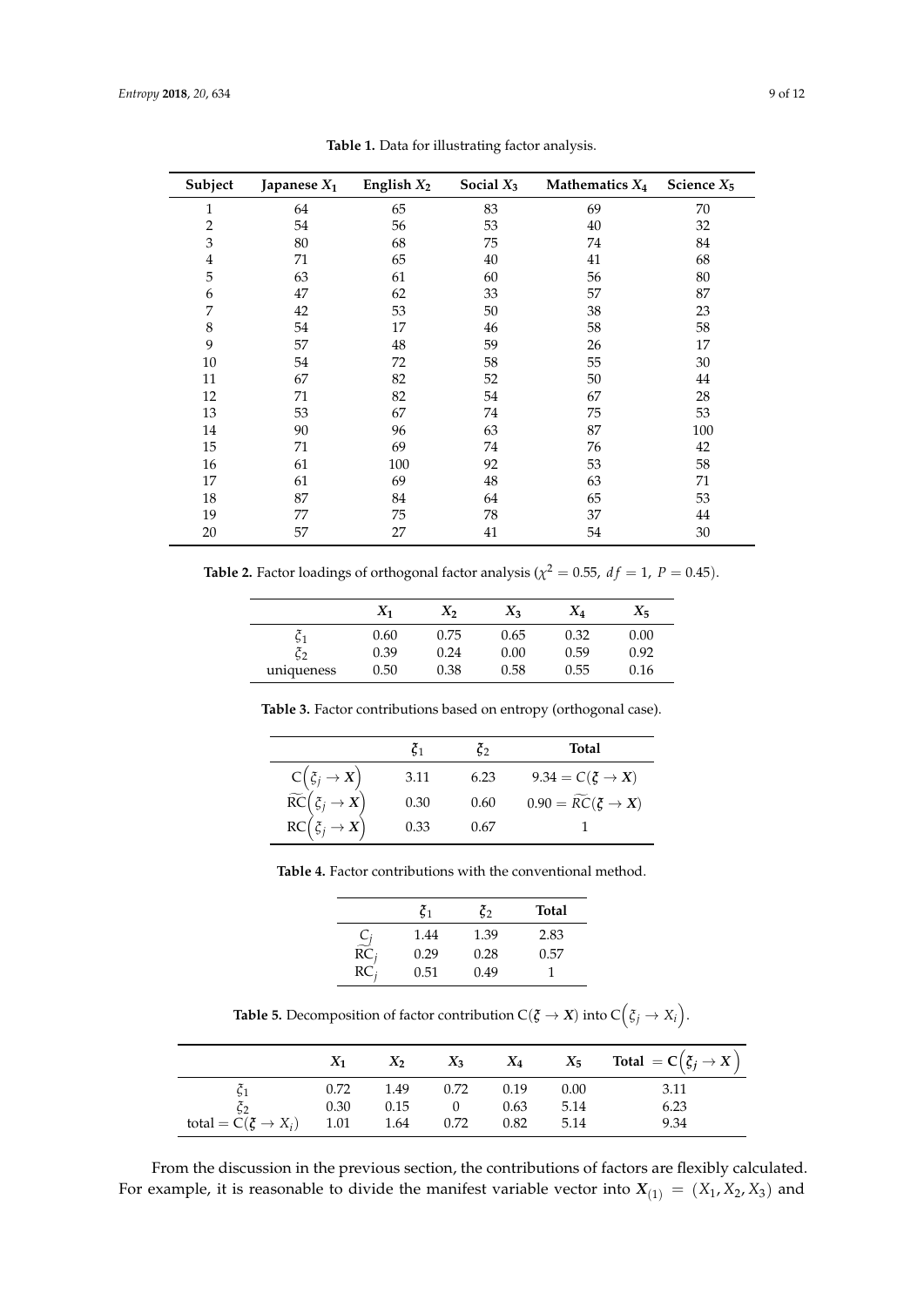$X_{(2)} = (X_4, X_5)$ , because the first sub-vector is related to the liberal arts and the second one to the sciences. First, the contributions of *ξ*<sup>1</sup> and *ξ*<sup>2</sup> to *X*(1) are calculated according to the present method, and the details are given as follows:

$$
C(\xi_1 \to X_{(1)}) = C(\xi_1 \to X_1) + C(\xi_1 \to X_2) + C(\xi_1 \to X_3) = 0.72 + 1.49 + 0.72 = 2.93
$$
  
\n
$$
C(\xi_2 \to X_{(1)}) = 0.30 + 0.15 + 0.00 = 0.45
$$
  
\n
$$
C(\xi \to X_{(1)}) = C(\xi_1 \to X_{(1)}) + C(\xi_2 \to X_{(1)}) = 2.93 + 0.45 = 3.38
$$
  
\n
$$
\widetilde{RC}(\xi \to X_{(1)}) = \frac{C(\xi \to X_{(1)})}{C(\xi \to X_{(1)}) + 1} = \frac{3.38}{3.38 + 1} = 0.77
$$
\n(14)

$$
\widetilde{RC}\left(\zeta_1 \to X_{(1)}\right) = \frac{C\left(\zeta_1 \to X_{(1)}\right)}{C\left(\zeta \to X_{(1)}\right) + 1} = \frac{2.93}{3.38 + 1} = 0.67\tag{15}
$$

$$
\widetilde{RC}\left(\xi_2 \to X_{(1)}\right) = \frac{0.45}{3.38 + 1} = 0.10\tag{16}
$$

$$
RC(\xi_1 \to X_{(1)}) = \frac{C(\xi_1 \to X_{(1)})}{C(\xi \to X_{(1)})} = \frac{2.93}{2.93 + 0.45} = 0.87
$$
\n(17)

$$
RC(\xi_2 \to X_{(1)}) = \frac{0.45}{2.93 + 0.45} = 0.13
$$
\n(18)

From (14), 77% of the entropy of manifest variable sub-vector  $X_{(1)}$  are explained by the two factors, in which 67% of that are explained by factor *ξ*<sup>1</sup> (15) and 10% by factor *ξ*<sup>2</sup> (16). From the relative contributions (17) and (18), 87% of the total contribution of the two factors are made by factor *ξ*<sup>1</sup> and 13% by factor *ξ*2.

On the other hand, the contributions of  $\xi_1$  and  $\xi_2$  on  $X_{(2)} = (X_4, X_5)$  are calculated as follows:

$$
C(\xi_1 \to X_{(2)}) = C(\xi_2 \to X_4) + C(\xi_2 \to X_5) = 0.19 + 0.00 = 0.19
$$
  

$$
C(\xi_2 \to X_{(2)}) = 0.63 + 5.14 = 5.77
$$

$$
C(\xi \to X_{(2)}) = C(\xi_1 \to X_{(2)}) + C(\xi_2 \to X_{(2)}) = 0.19 + 5.77 = 5.96
$$
  

$$
\widetilde{RC}(\xi \to X_{(2)}) = \frac{C(\xi \to X_{(2)})}{C(\xi \to X_{(2)}) + 1} = \frac{5.96}{5.96 + 1} = 0.86
$$
 (19)

$$
\widetilde{RC}\left(\zeta_1 \to X_{(2)}\right) = \frac{C\left(\zeta_1 \to X_{(2)}\right)}{C\left(\zeta \to X_{(2)}\right) + 1} = \frac{0.19}{5.96 + 1} = 0.03\tag{20}
$$

$$
\widetilde{RC}\left(\zeta_2 \to X_{(2)}\right) = \frac{5.77}{5.96 + 1} = 0.83\tag{21}
$$

$$
RC(\xi_1 \to X_{(2)}) = \frac{C(\xi_1 \to X_{(2)})}{C(\xi \to X_{(2)})} = \frac{0.19}{5.96} = 0.03
$$
\n(22)

$$
RC\left(\xi_2 \to X_{(2)}\right) = \frac{5.77}{5.96} = 0.97\tag{23}
$$

From (19), 86% of entropy of manifest variable sub-vector  $X_{(2)}$  is explained by the two factors, in which 3% of the entropy are explained by factor *ξ*<sup>1</sup> (20) and 83% by factor *ξ*<sup>2</sup> (21). The contribution ratios of the factors to sub-vector  $X_{(2)}$  are calculated in (22) and (23). Ninety-seven percent of the entropy was made by factor *ξ*2.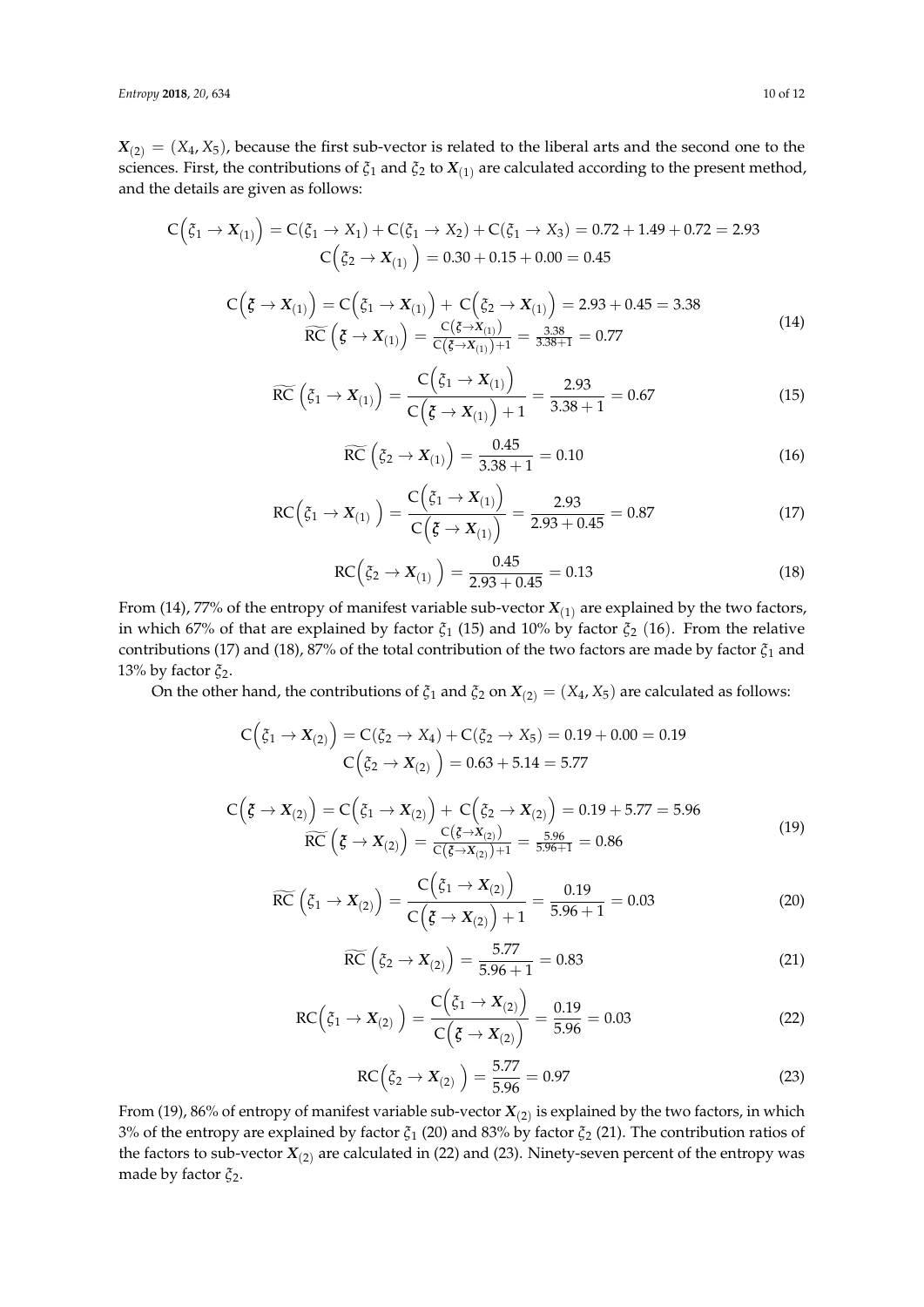Second, factor contributions in an oblique case are calculated. The estimated factor loadings and the correlation matrix of factors based on the covarimin method are shown in Tables [6](#page-10-1) and [7,](#page-10-2) respectively. Based on factor loadings in Table [6,](#page-10-1) factor *ξ*<sup>1</sup> is interpreted as an ability for subjects in the liberal arts and factor *ξ*<sup>2</sup> as an ability for subjects in sciences. The results are similar to those in the orthogonal case mentioned above, because the correlation between the factors is not strong. Table [8](#page-10-3) shows the decomposition of  $C(\zeta \to X)$  based on Theorems 1 and 2. In this case, it is noted that  $C(\xi \to X) \neq C(\xi_1 \to X) + C(\xi_2 \to X)$ ; however,  $C(\xi \to X) = \sum_{i=1}^{5} C(\xi \to X_i)$ . According to the table, the contributions of *ξ*<sup>1</sup> and *ξ*<sup>2</sup> to sub-vectors of manifest variable vector *X* can also be calculated as in the above orthogonal factor analysis. Table [9](#page-10-4) illustrates the contributions of factors on manifest variable vector *X*. Factor *ξ*<sup>1</sup> explains 42% of the entropy of *X* and factor *ξ*<sup>2</sup> explains 71%.

*X***<sup>1</sup>** *X***<sup>2</sup>** *X***<sup>3</sup>** *X***<sup>4</sup>** *X***<sup>5</sup>**

<span id="page-10-1"></span>**Table 6.** Factor loadings of oblique factor analysis ( $\chi^2 = 0.55$ ,  $df = 1$ ,  $P = 0.45$ ).

|            | $X_1$ | $X_2$ | $X_3$   | AΔ   | $X_5$ |
|------------|-------|-------|---------|------|-------|
|            | 0.59  | 0.77  | 0.68    | 0.29 |       |
|            | 0.24  | 0.00  | $-0.12$ | 0.52 | 0.92  |
| uniqueness | 0.50  | 0.41  | 0.58    | 0.55 | 0.16  |

**Table 7.** Correlation matrix of factors.

|                                | ζ1    | $\boldsymbol{\xi}_2$ |
|--------------------------------|-------|----------------------|
| $\tilde{\zeta}_1$<br>$\zeta_2$ | 0.315 | 0.315                |

<span id="page-10-3"></span><span id="page-10-2"></span>**Table 8.** Decomposition of factor contribution C( $\zeta \to X$ ) into C $(\zeta_j \to X_i)$  (oblique case).

<span id="page-10-4"></span>

|                          | $X_1$ | $X_2$ |      | $X_3$ $X_4$ |      | $X_5$ Total = $C(\xi_j \to X)$ |
|--------------------------|-------|-------|------|-------------|------|--------------------------------|
| $\zeta_1$                | 0.90  | 1.44  | 0.70 | 0.37        | 0.54 | 3.95                           |
| $\zeta_2$                | 0.37  | 0.14  | 0.01 | 0.68        | 5.43 | 6.65                           |
| $C(\xi \rightarrow X_i)$ | 1.01  | 1.44  | 0.73 | 0.82        | 5.43 | $C(\xi \rightarrow X) = 9.43$  |

**Table 9.** Factor contributions based on entropy (oblique case).

|                                                   | ζ1   | ζ    | Effect of $\xi$ on $X$                     |
|---------------------------------------------------|------|------|--------------------------------------------|
| $C(\xi_j \rightarrow X)$                          | 3.95 | 6.65 | $C(\xi \rightarrow X) = 9.43$              |
| $\widetilde{RC}(\vec{\xi}_j \rightarrow \vec{X})$ | 0.38 | 0.64 | $\widetilde{RC}(\xi \rightarrow X) = 0.90$ |
| $RC(\xi_j \rightarrow X)$                         | 0.42 | 0.71 |                                            |

### <span id="page-10-0"></span>**6. Discussion**

For orthogonal factor analysis models, the conventional method measures factor contributions (effects) by the sums (totals) of squared factor loadings related to the factors (2); however, there is no logical foundation for how they can be interpreted. It is reasonable to measure factor contributions as the effects of factors on the manifest variable vector concerned. The present paper has proposed a method of measuring factor contributions through entropy, that is, applying an entropy-based path analysis approach. The method measures the contribution of factor vector *ξ* to manifest variable vector *X* and decomposes it into those of factors *ξ<sup>j</sup>* to manifest variables *X<sup>i</sup>* and/or those to sub-vectors of *X*. Comparing (2) and (10), for standardization of unique factor variances  $\sigma_i^2 = 1$ , the present method equals to the conventional method. As discussed in this paper, the present method can be employed in oblique factor analysis as well, and it has been illustrated in a numerical example. The present method has a theoretical basis for measuring factor contributions in a framework of entropy, and it is a